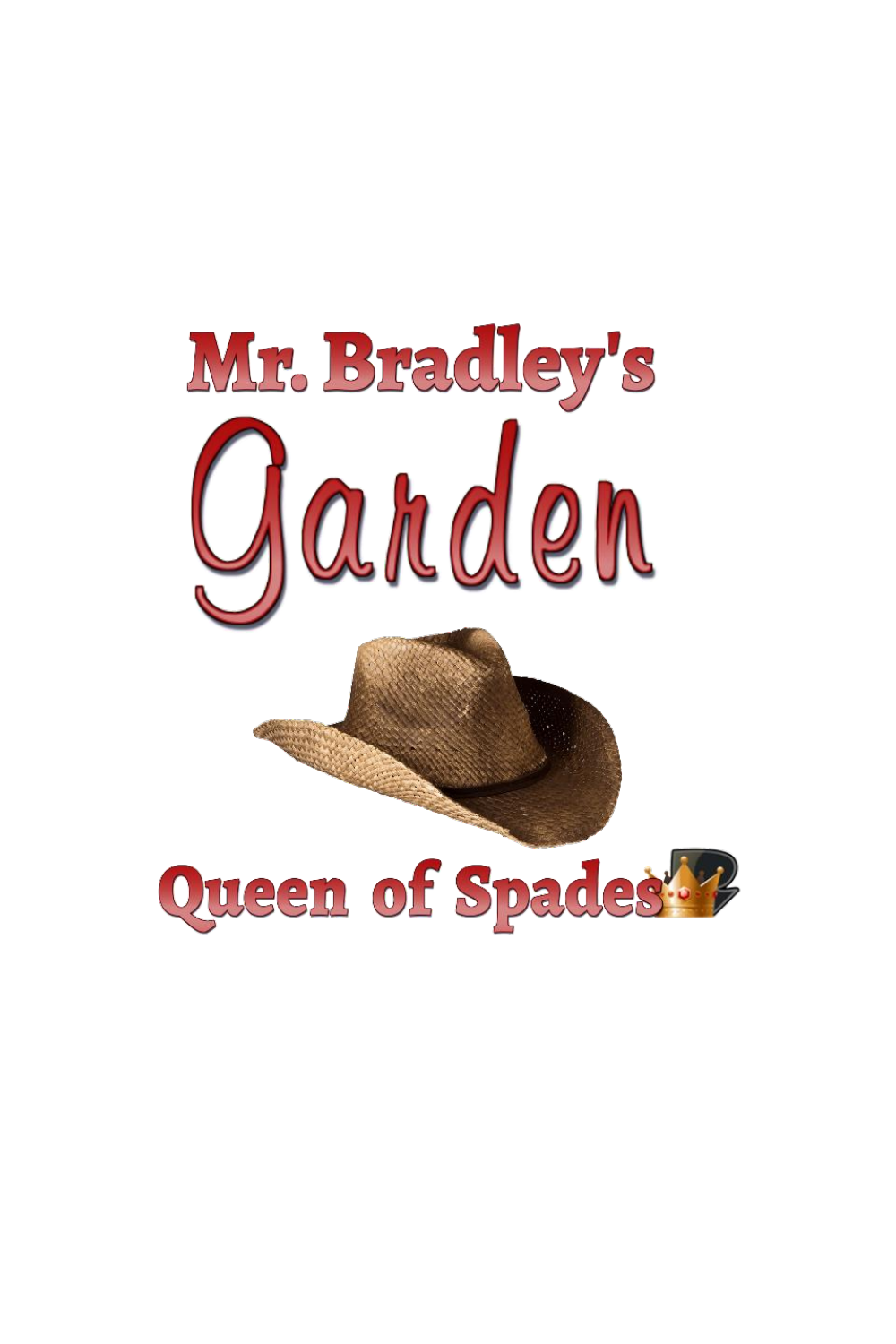Mr. Bradley's Garden by Queen of Spades and All Authors Publishing House

Copyright © July 2014 – May 2020 Queen of Spades & All Authors Publishing House

All rights reserved

No part of this book may be reproduced in any written, electronic, recording, or photocopying form without written permission of the publisher, All Authors Publishing House.

Books may be purchased in quantity and/or special sales by contacting the publisher, at admin@allauthorspp.net or visiting http://allauthorspp.net.

Published by: All Authors Publishing House Interior Design by: All Authors Graphic Design Cover Design by: All Authors Graphic Design Editing by: All Authors Publications & Promotions BISAC: Short Story Second eBook Edition Printed in the United States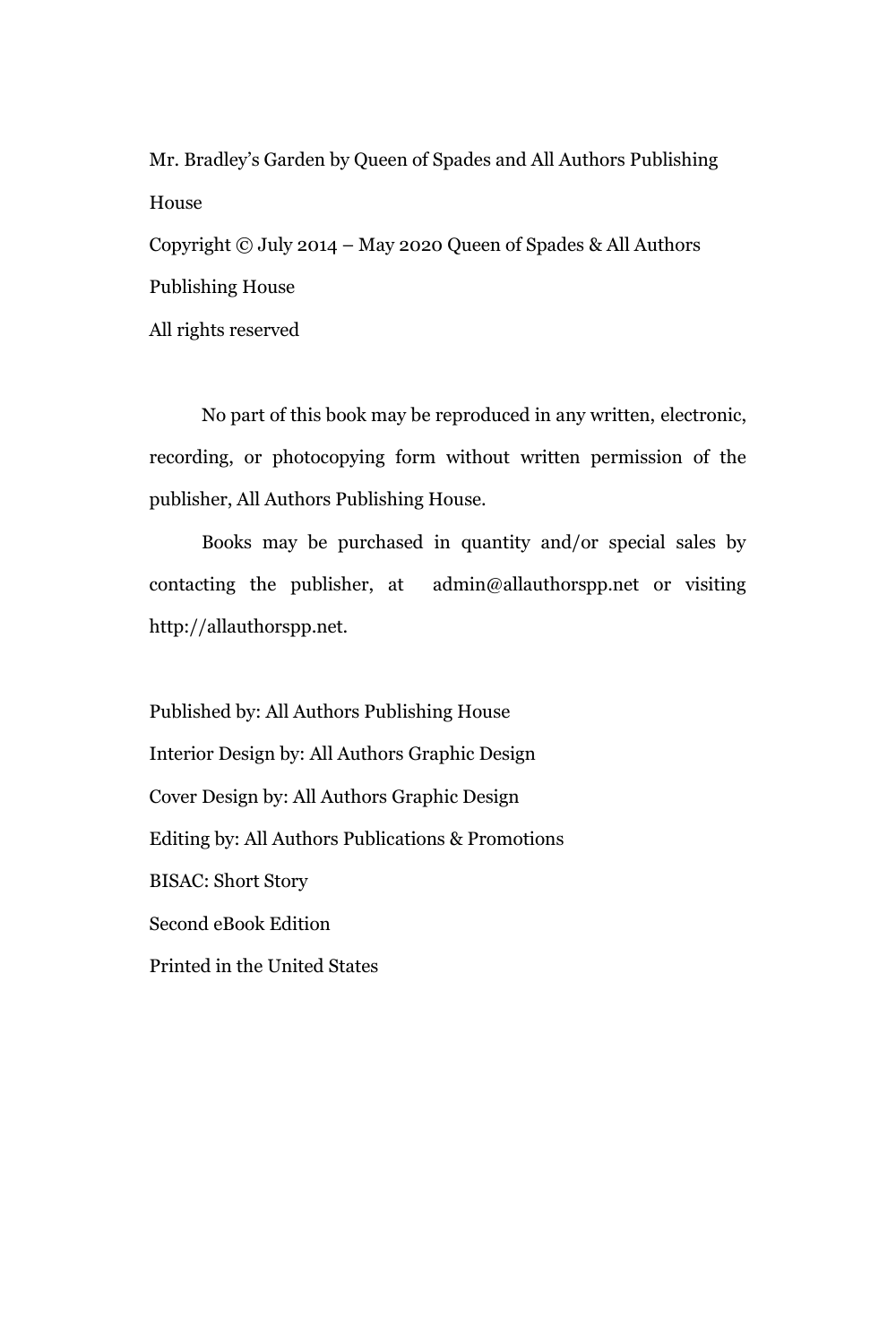**6:30 AM**.

The bedroom door creaked open. No blares of an alarm or the talking of a morning announcer could be heard. Mr. Bradley never needed those things. He naturally rose at the same time every day. Eight steps later, he was in the bathroom. The wooden walls just above the bathtub still needed to be tiled. *There just weren't enough hours in a day.* Mr. Bradley would get to it, eventually.

Mr. Bradley turned on the faucet: eighty-five percent hot water and fifteen percent cold water. That was his preferred temperature mix. He unscrewed the blue Noxzema jar top with his right fingers while his left fingers grabbed the fuzzy green washcloth hanging on a nail. Familiarity with modern appliances was not his specialty. The long nails hammered in the walls would do as towel rods.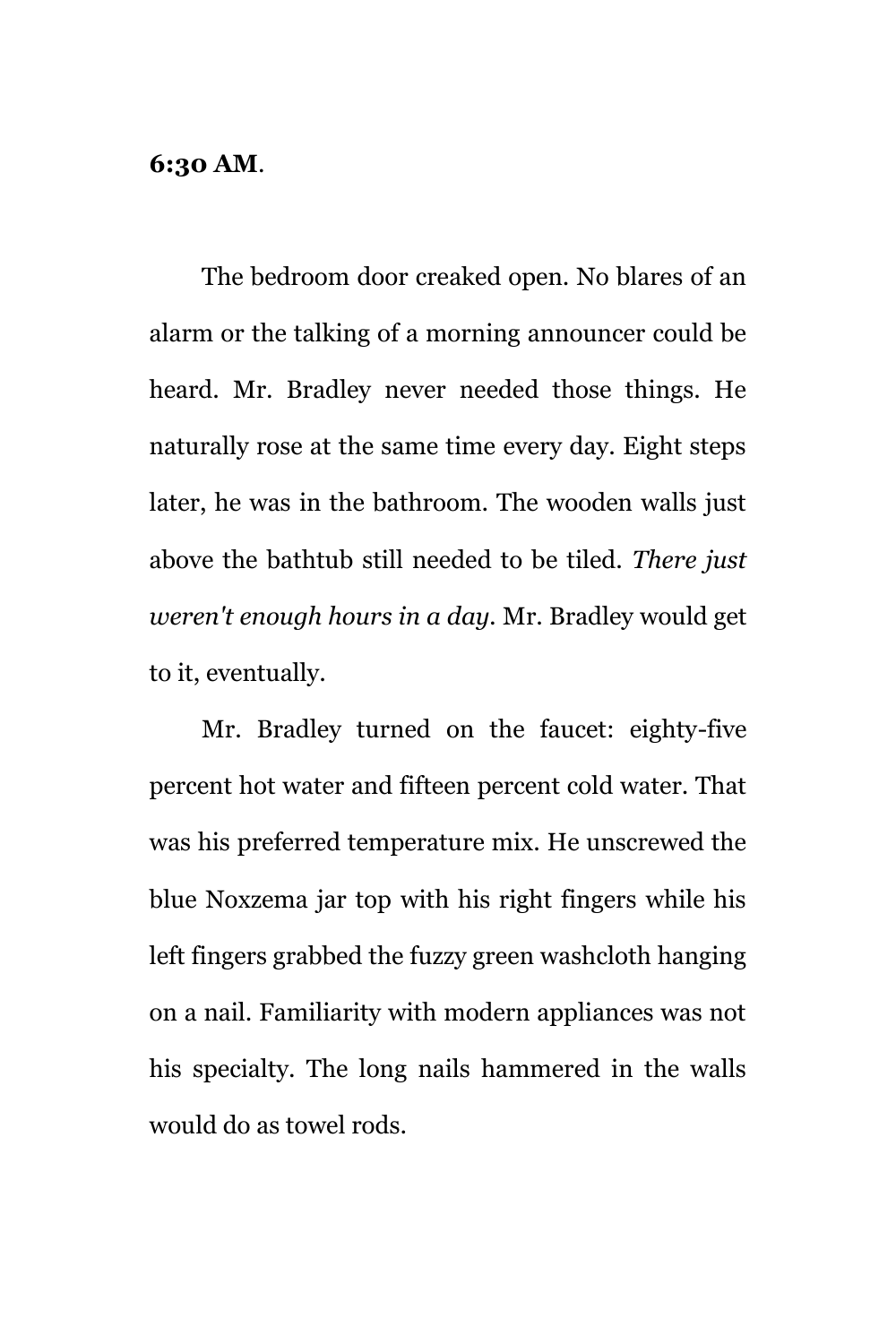Soon Mr. Bradley's dark brown face was covered in white cream. He inhaled it and smiled as the eucalyptus mist from the product tickled his nose hairs. He let the Noxzema set for a few minutes before soaking the washcloth and removing the product from his face. After doing so, he noticed the prickles of hair jutting from his chin.

"Time to shave."

The medicine cabinet opened and the razor was grabbed. He turned the knob at the bottom of the gray razor counterclockwise to open up the top. The blade required changing. Mr. Bradley removed one from the pack and carefully swapped the old for the new. Then he used clockwise movements to seal the top. Mr. Bradley also secured a small black bowl, a beige shave brush, and the red and white striped can that held his shaving cream.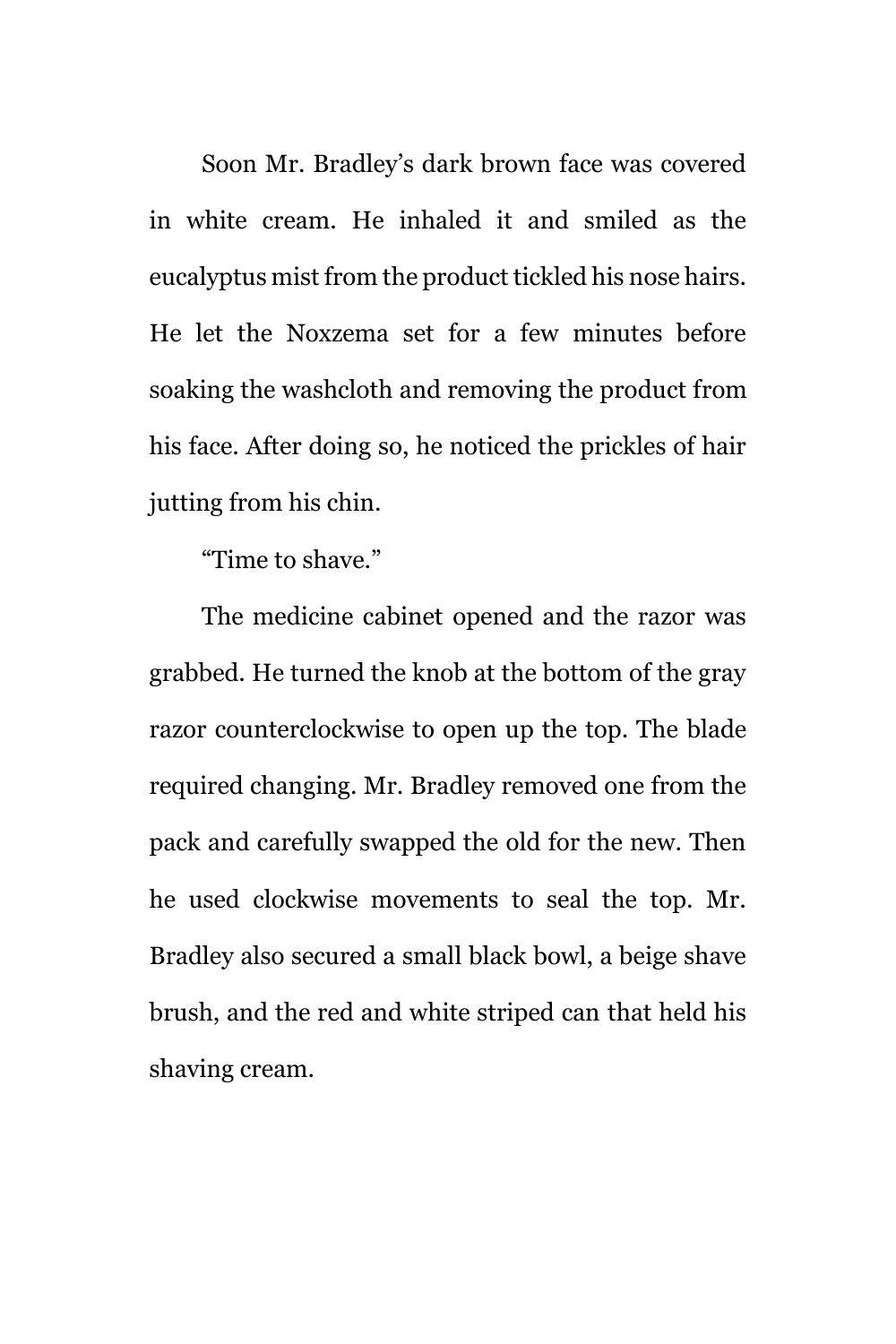About ten minutes later, Mr. Bradley had a smooth face. He was going to take a bath but decided against it. He would wait until the work outside was completed.

Mr. Bradley went to the bedroom and proceeded to get dressed. He threw on a white A-line shirt and a light green cotton button-down that had seen better days. Then, he pulled up and fastened his dark denim overalls. He looked around for his boots but just as quickly recalled they were in the living room. Mr. Bradley's oversized straw hat hung on the bedpost. He didn't want his head to get too hot. Plus, he was selfconscious of the center bald spot of his head but wasn't brave enough to shave the rest of his pepper-colored hair.

After pulling a pair of white socks from the chest of drawers, Mr. Bradley made his way to the kitchen. To his surprise, his huge brown ceramic mug was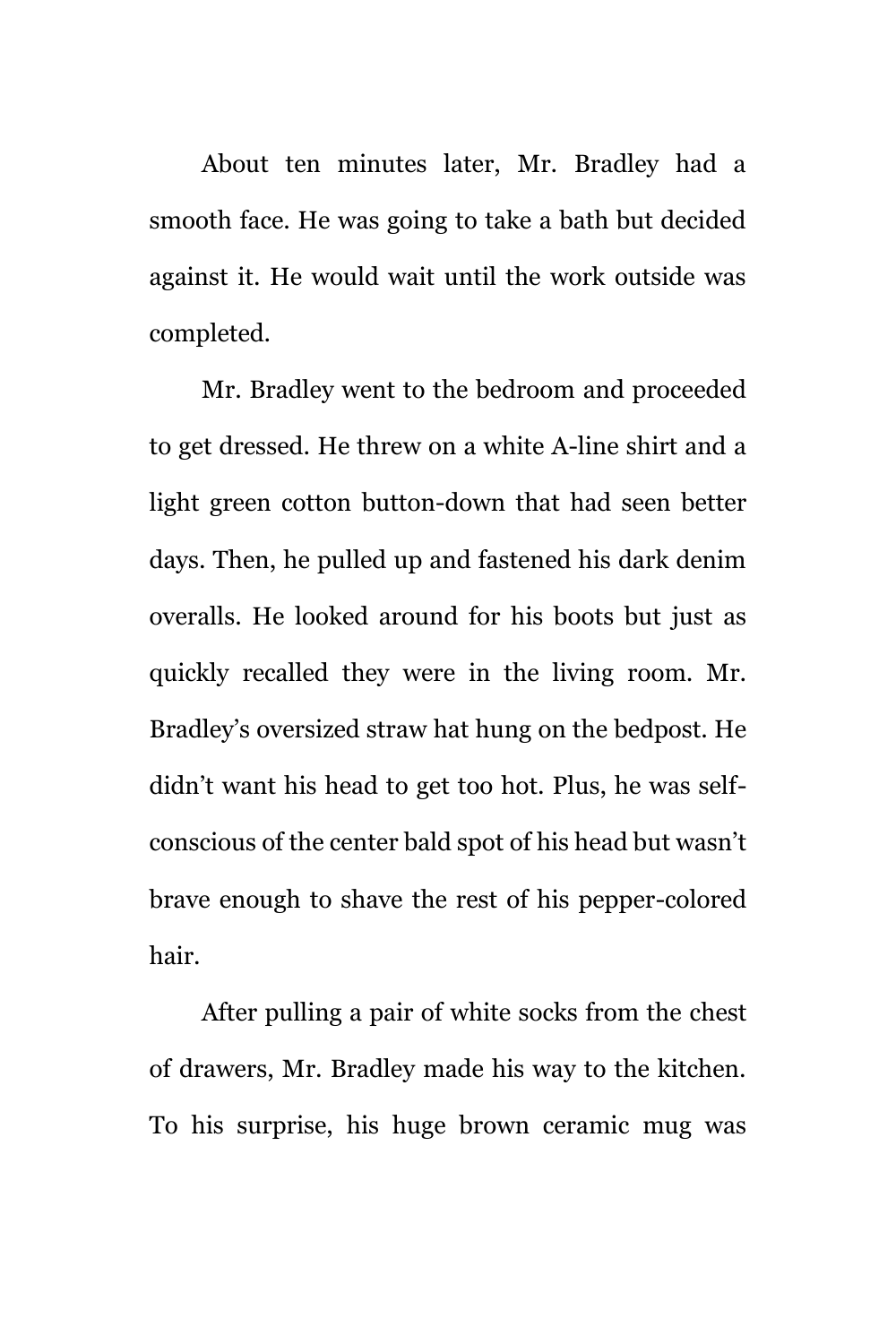already filled with hot tea. He carefully lifted the mug and sampled a taste. It was perfect—extra sweet just as he liked it!

Mr. Bradley glanced around. He didn't hear the TV so he knew his wife wasn't up yet. The mystery of the tea was solved when he looked out the screen door and saw his granddaughter drawing. Although pleased with the productivity, Mr. Bradley worried about the amount of time she was spending alone. *It's hard for a kid to survive with little to no friends.*

Mr. Bradley sat on the couch to savor all the hot tea before putting on his socks and boots. The third step was a bit unsteady as he made his way outside. *I will have to repair that later on today.* Mr. Bradley didn't want his wife or his granddaughter getting hurt.

"G'mornin', Grandpa!"

"G'mornin', Maggie. You want to help out in the garden?"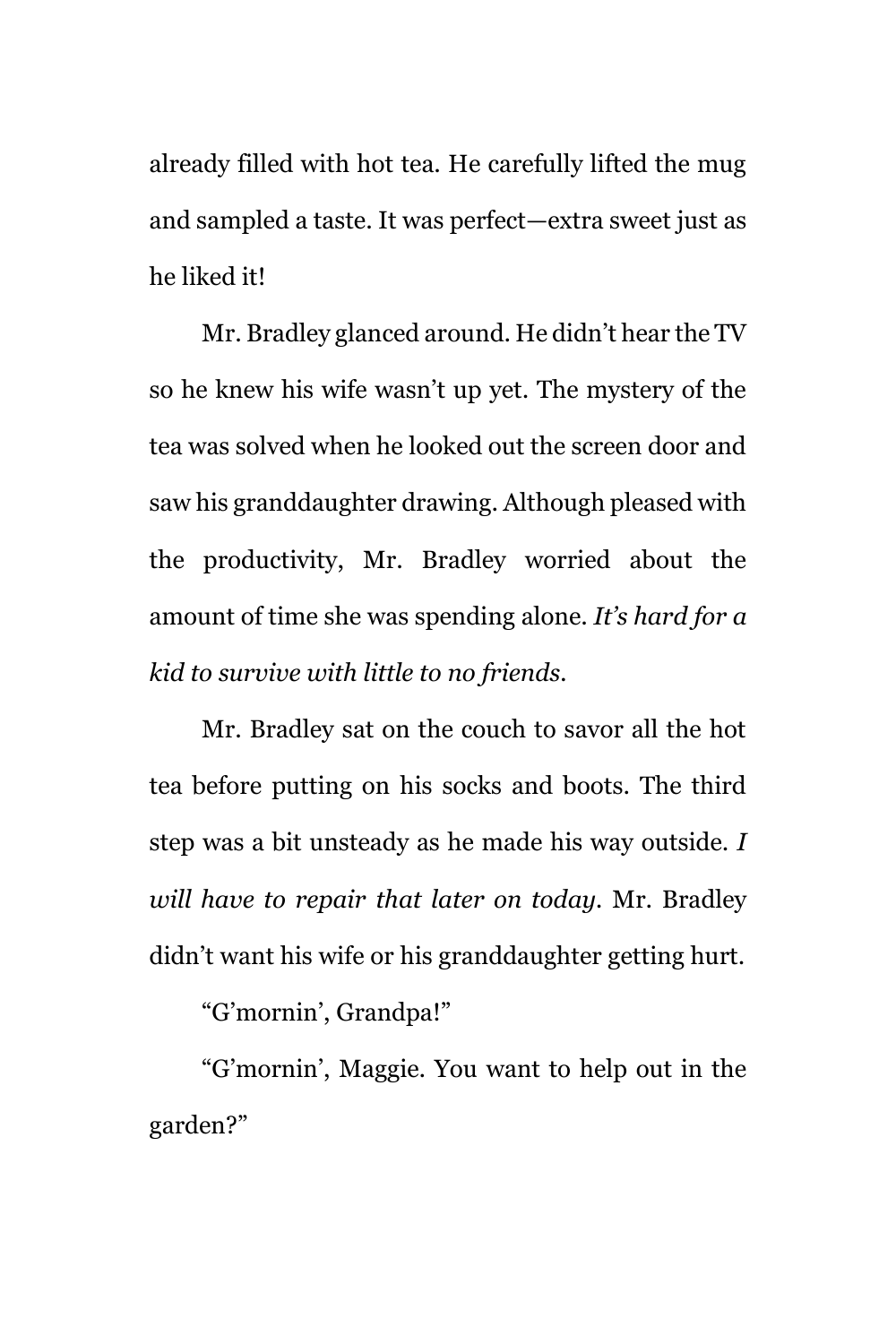Maggie was a bit reluctant. On her last attempt to help, she accidentally stepped on an ant hill in the garden. Her right foot hurt for many days. Sensing her thoughts, Mr. Bradley chimed in, "You won't have to wander through the garden with me. You'll just stand on the edge, and I'll pass you the buckets."

Maggie smiled, then gave a sound of relief. She could definitely do that.

Mr. Bradley unlocked the utility shed and grabbed four plastic buckets—two white, one green, and one red. He gave the colored ones to Maggie while he carted the white ones. While Maggie waited, she watched her grandpa put on his gloves and wander near the crowder peas. It wasn't long before one of the white buckets was filled. He brought it over to Maggie.

"Sit this next to the bottom of the step. Do that with all of them."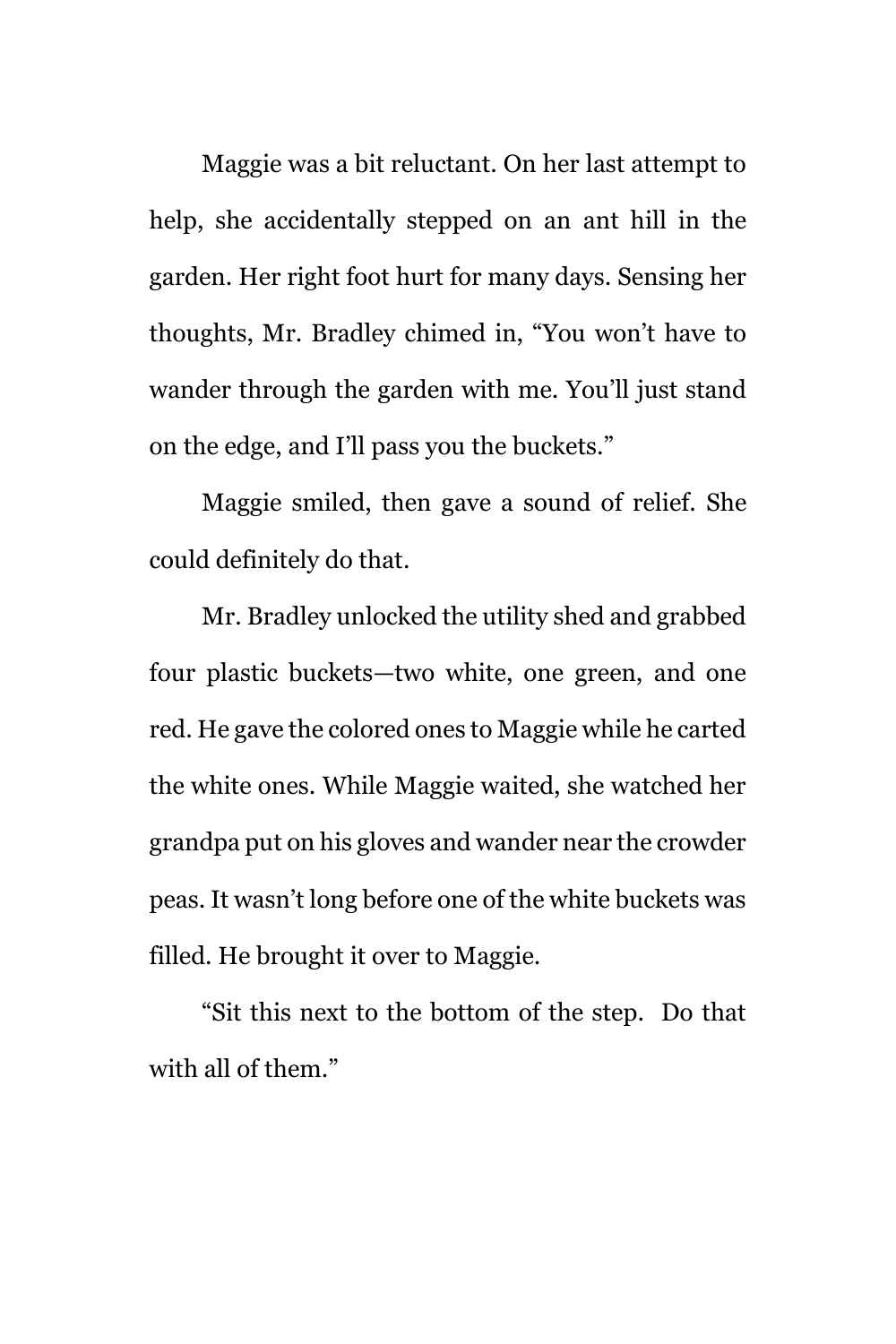This bucket wasn't extremely heavy, but every so often, Maggie would have to swap between her hands during transport. The second white bucket also got filled with peas—that time, black-eyed peas. Maggie made the trek again, placing the black-eyed peas on the opposite side of the crowder peas. She was excited about all the yummy vegetables to eat throughout the year.

"Maggie," Mr. Bradley called. "I'm going to help you with these last two. They are too heavy for you to handle alone."

With teamwork, Mr. Bradley and Maggie carted over the remaining two buckets—one overflowing with green bell peppers and another with red tomatoes.

"When your grandma wakes up, let her know I picked some more stuff. Watch that next-to-thebottom step. It's very loose."

"I know, Grandpa. I usually skip over it."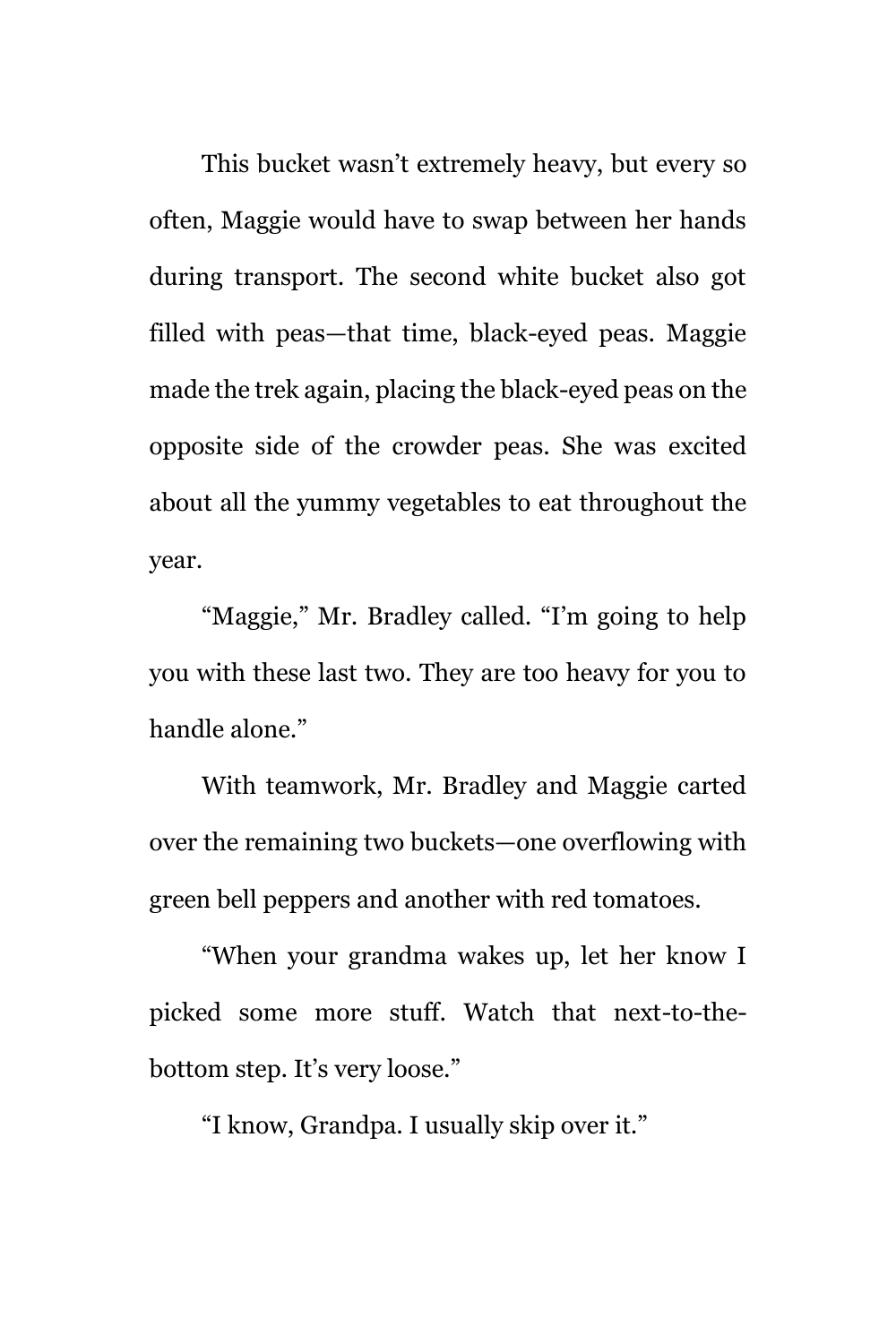Maggie grabbed the handkerchief dangling from Mr. Bradley's pocket. She beckoned him to come closer in order to wipe the scant hints of Noxzema still on his face.

He nodded and went back inside to prepare. It was almost time to make his rounds in the neighborhood. But first, he would ask Maggie to fix him some more hot tea.



Once a week during the summer months every year, the neighbors would awaken to a bagged surprise at their doorsteps. There was never a note, but everyone knew the identity of the culprit. When this practice began, the locals were appreciative of this gesture. As the years progressed, the neighborhood began to change. The generations that remained were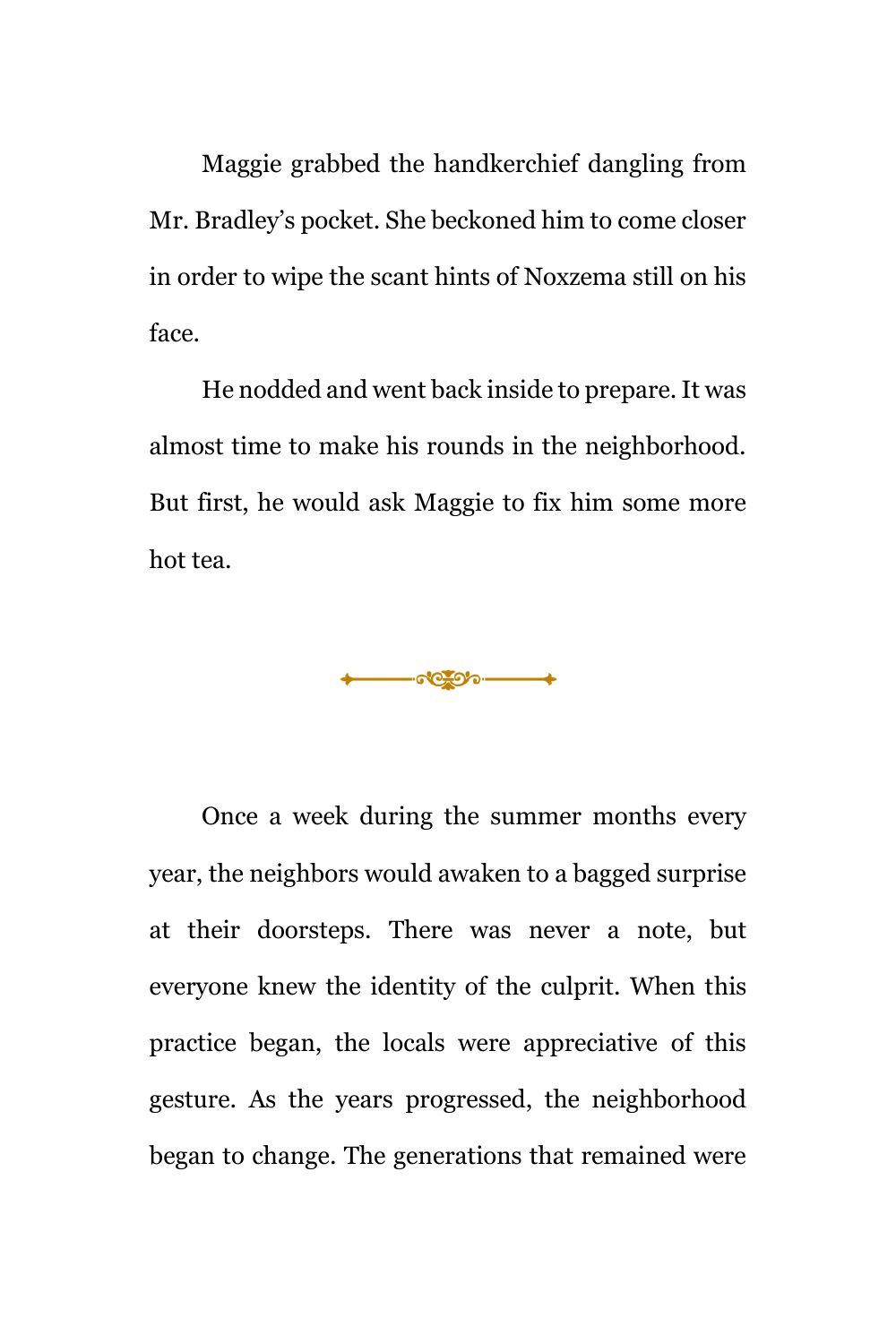not as grateful and began seeing the delivery of fresh fruits and vegetables as a requirement.

Mr. Bradley's energy, along with his infectious zest for life, started to decline. He was a man who loved being outdoors and took pride in his garden and yard. More often now than not, he couldn't finish mowing the three acres of land in one day. Since Mr. Bradley didn't have the stamina to maintain a huge garden, he opted to operate one on a smaller scale. There weren't as many crops grown; therefore, not as many deliveries.

One day while Maggie was watching television, there was a knock at the door. It was Mrs. Murphy peering at her from the other side of the screen.

"Oh, Maggie, it's you!"

"Well, who else would it be?" Maggie snapped. She wasn't exactly Mrs. Murphy's biggest fan.

"Is your grandfather in?"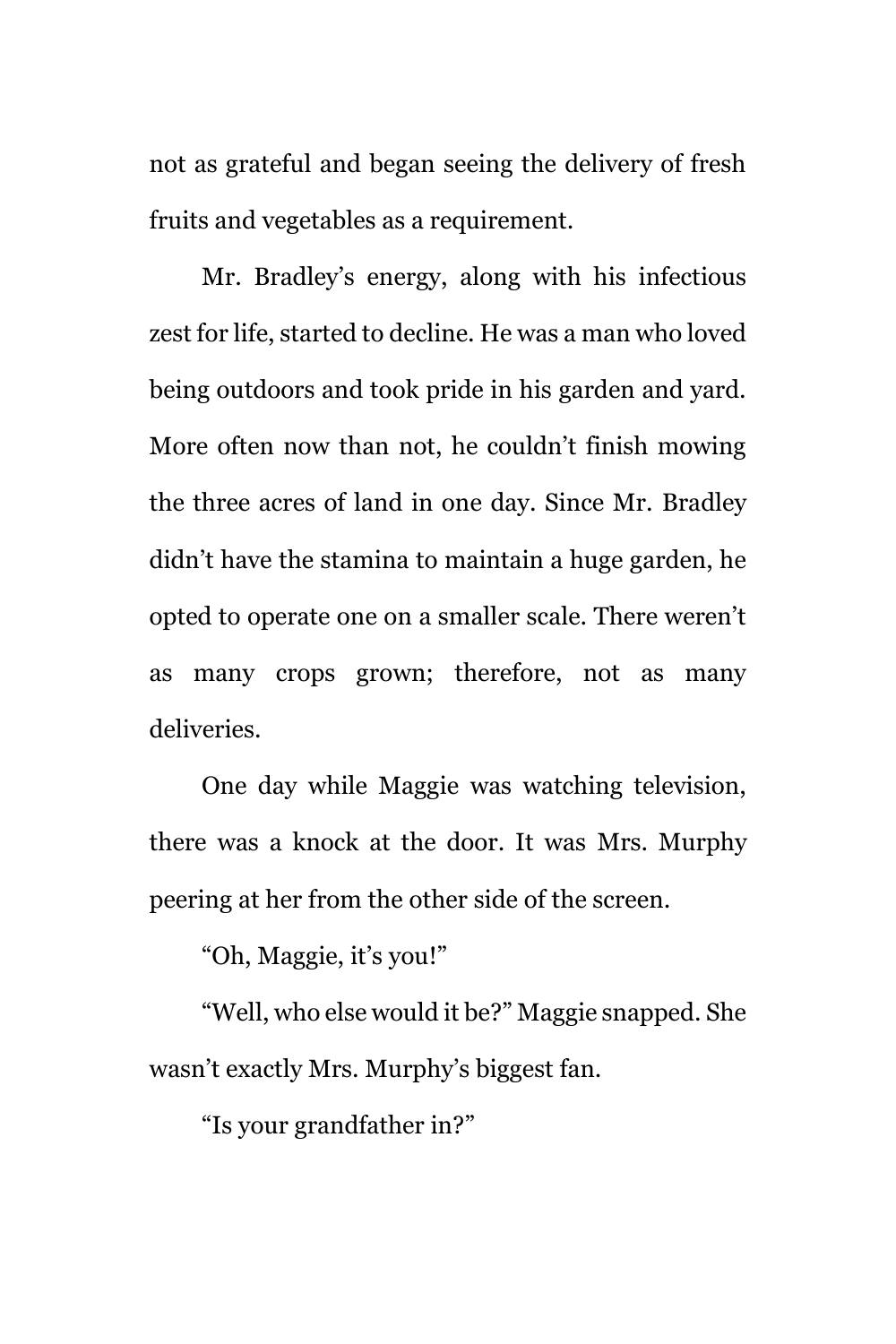"He's resting. What message would you like me to give him?"

Mrs. Murphy pulled at the latch to the glass door. "Maggie, I'd rather tell him myself. Could you wake him? It's rather important."

Maggie emphatically shook her head. "I told you, Mrs. Murphy. He's RESTING!"

Mr. Bradley's bedroom door opened, and he made his way up the hallway. Maggie's voice was unusually loud so he had to check on the commotion. He clamped his hand on Maggie's shoulder.

"What's going on?"

"Grandpa, I told Mrs. Murphy you were asleep, but she insisted on talking to you."

Mr. Bradley sighed. "Well, I'm here now. Gertrude, may I help you with something?"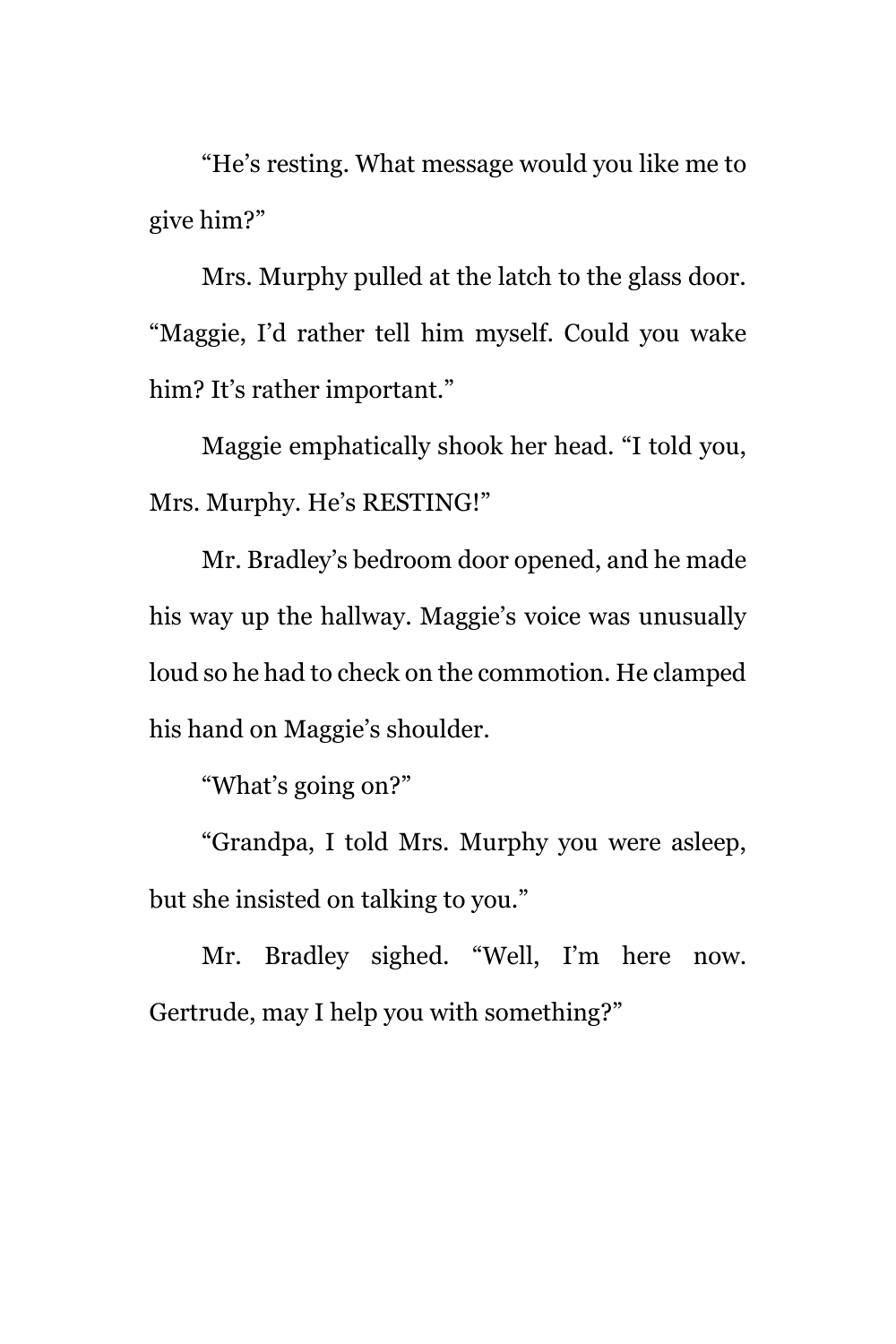"I sure would love some black-eyed peas to go with the greens I'm cooking at the house. You think you can drop some on by?"

Mr. Bradley regarded Mrs. Murphy carefully before replying, "Perhaps a little later. Like my granddaughter said, I was resting."

"You're usually so good about these things. The peas aren't going to do any good later since the greens are on the fire as we speak."

Maggie looked from her grandfather to the demanding Mrs. Murphy.

"Fine," Mr. Bradley conceded.

Mrs. Murphy smiled in pleasure, got in her car and drove back to her house. Maggie believed this was a stupid practice when Mrs. Murphy's house was within walking distance of their own. Mr. Bradley sat on the couch. Maggie looked at him in disbelief.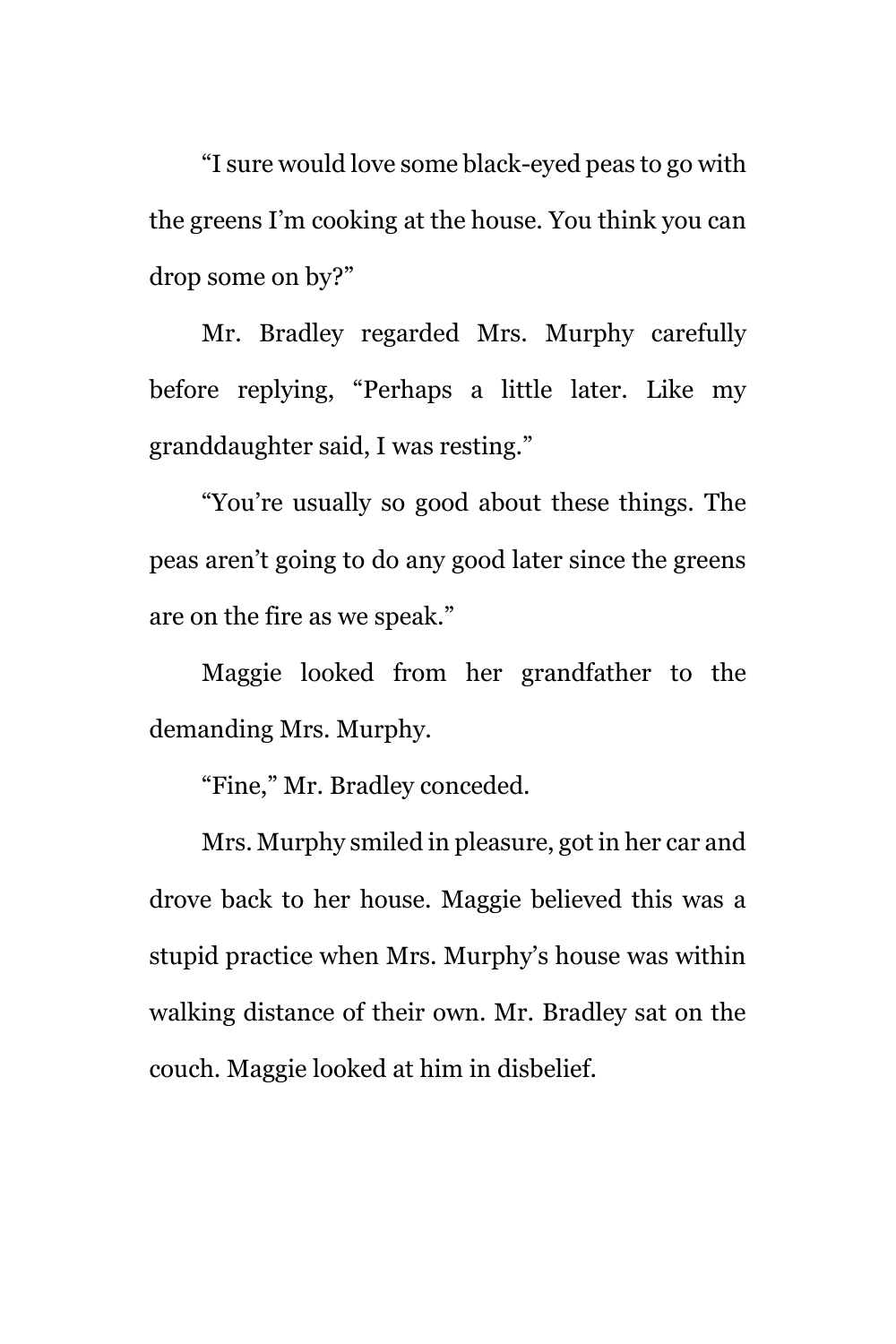"How could you let her bully you like that? She went to the grocery store and bought the greens. That beggin' ol' bitty could have gotten the black-eyed peas there, too!"

Mr. Bradley pointed to the half-filled bag in the adjoining room. "Take those to her, Maggie."

"Grandpa, didn't you hear what I just said? Those special deliveries aren't a right, yet everyone in this neighborhood behaves like they're entitled!"

Mr. Bradley gave Maggie a stern look. That was her cue to stop talking. As he made his way back to the bedroom, Maggie shoved the bag under her arm, rushed out the door and stomped up the street.

Less than five minutes later, she made it to Mrs. Murphy's brick home. The dog rushed out and started barking. As soon as he saw Maggie, the dog stopped barking and his tail joyfully wagged.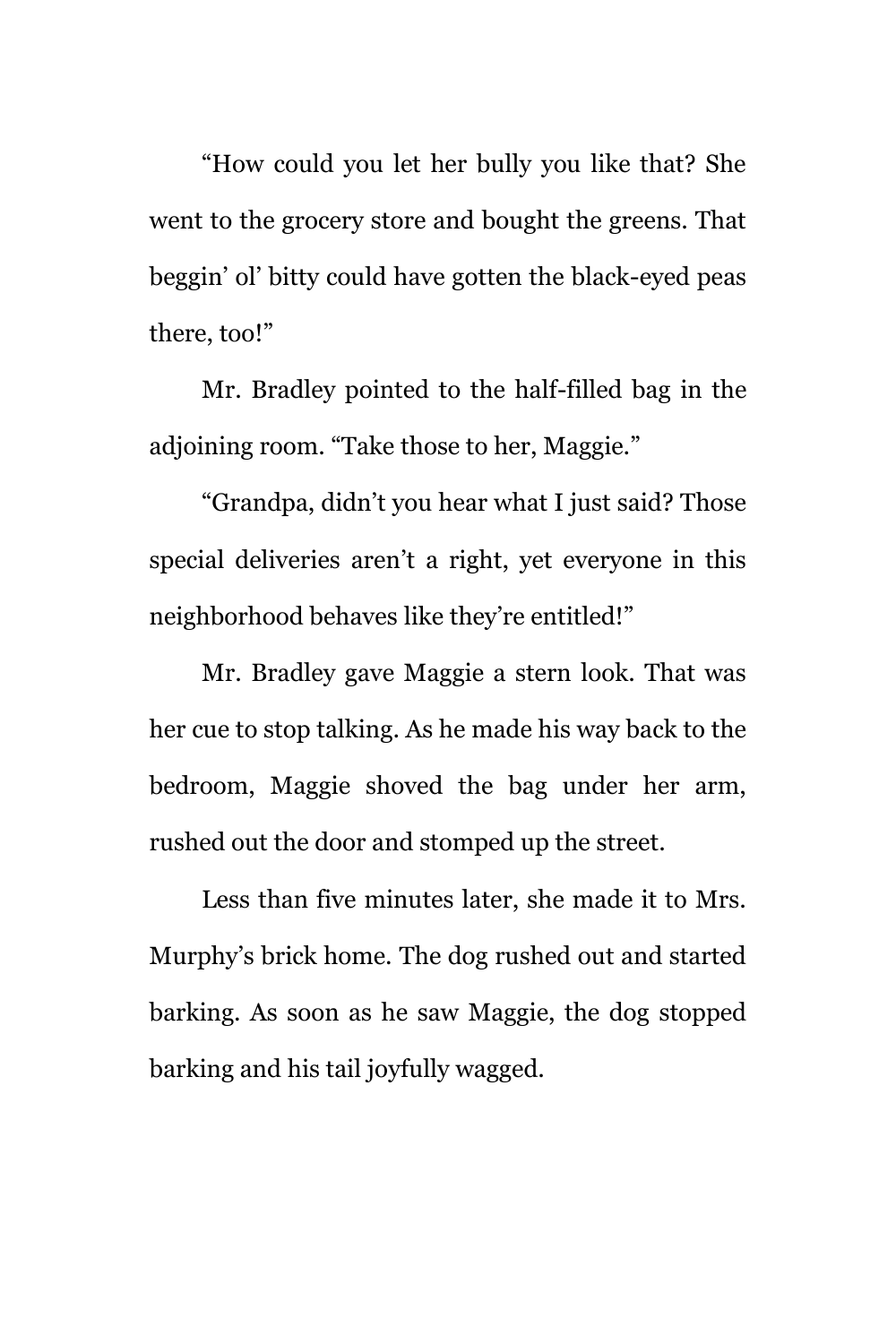"How could you have such an old crone for a master?" Maggie crooned as she ruffled the top of the dog's hair. The brushing of his wet nose and tongue against her palm made her chuckle for the moment.

Initially, Maggie was just going to mimic her grandpa's actions—leave the bag and walk away. But she just couldn't let Mrs. Murphy off the hook *that* easily.

Her knuckles rapped on the glass door. Mrs. Murphy was there instantly and flung it open. Maggie dumped the black-eyed peas out of the brown sack. The dirt from the outer shells coated Mrs. Murphy's pink fuzzy slippers. Maggie ran back to her grandfather's house while Mrs. Murphy cursed and raised her fist in anger.

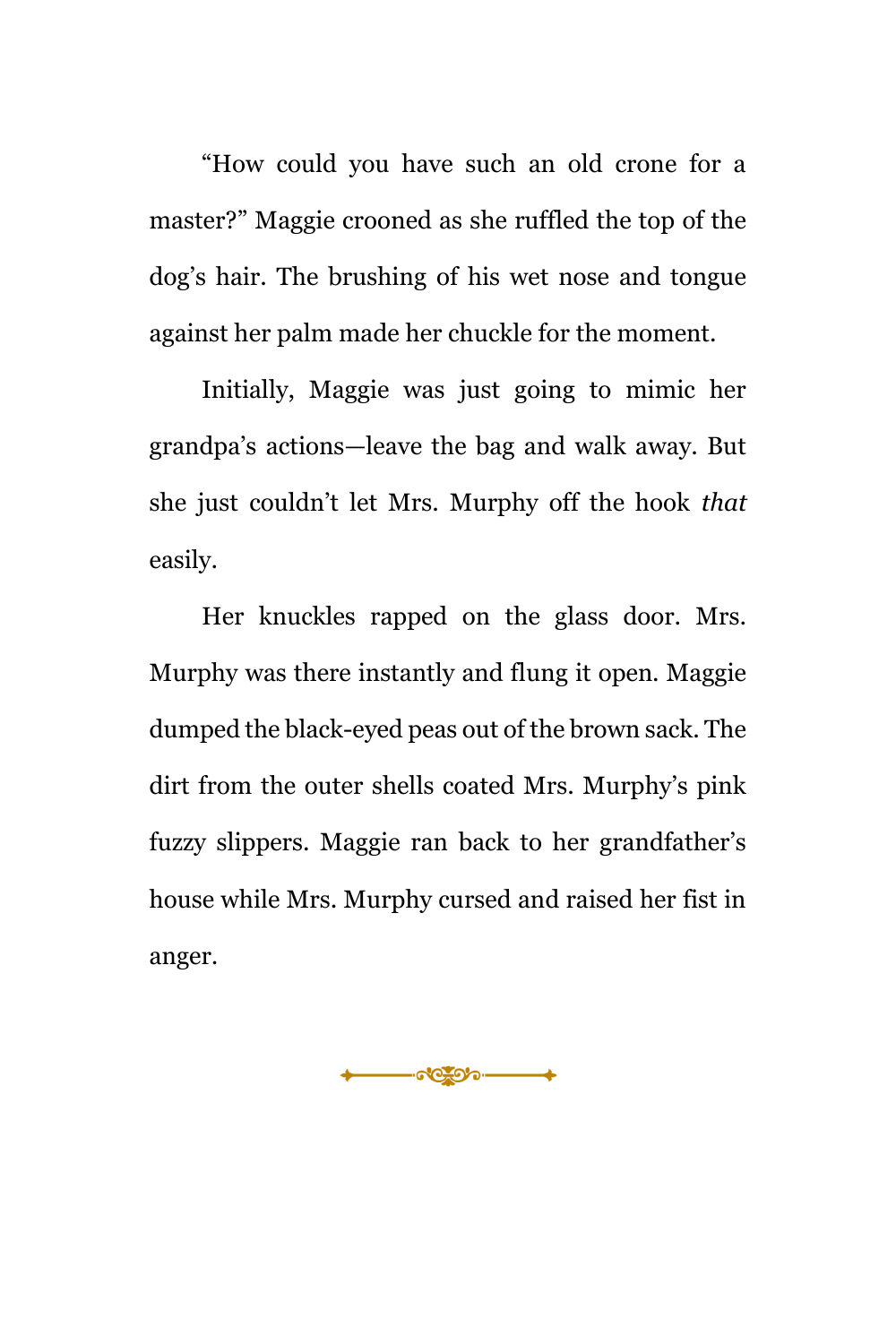Mr. Bradley had always been a fighter. He had gotten his diagnosis a while back. When it was initially sighted, the doctors convinced him all he needed was to get the operation. The operation had been a success, and all of Mr. Bradley's activities resumed. Everything was back to normal.

*Or so he thought.*

When his activity level started decreasing rapidly, Mr. Bradley had no choice but to return to the hospital. The ailment that all believed was originally defeated was back, stronger than ever. Due to his advanced age, it was too risky to get on any type of radiation. His wife agreed. All she wanted was her husband to be at home—to be around those who loved him.

As the deliveries slowly became nonexistent, the number of visitors and calls dried up as well. Mr.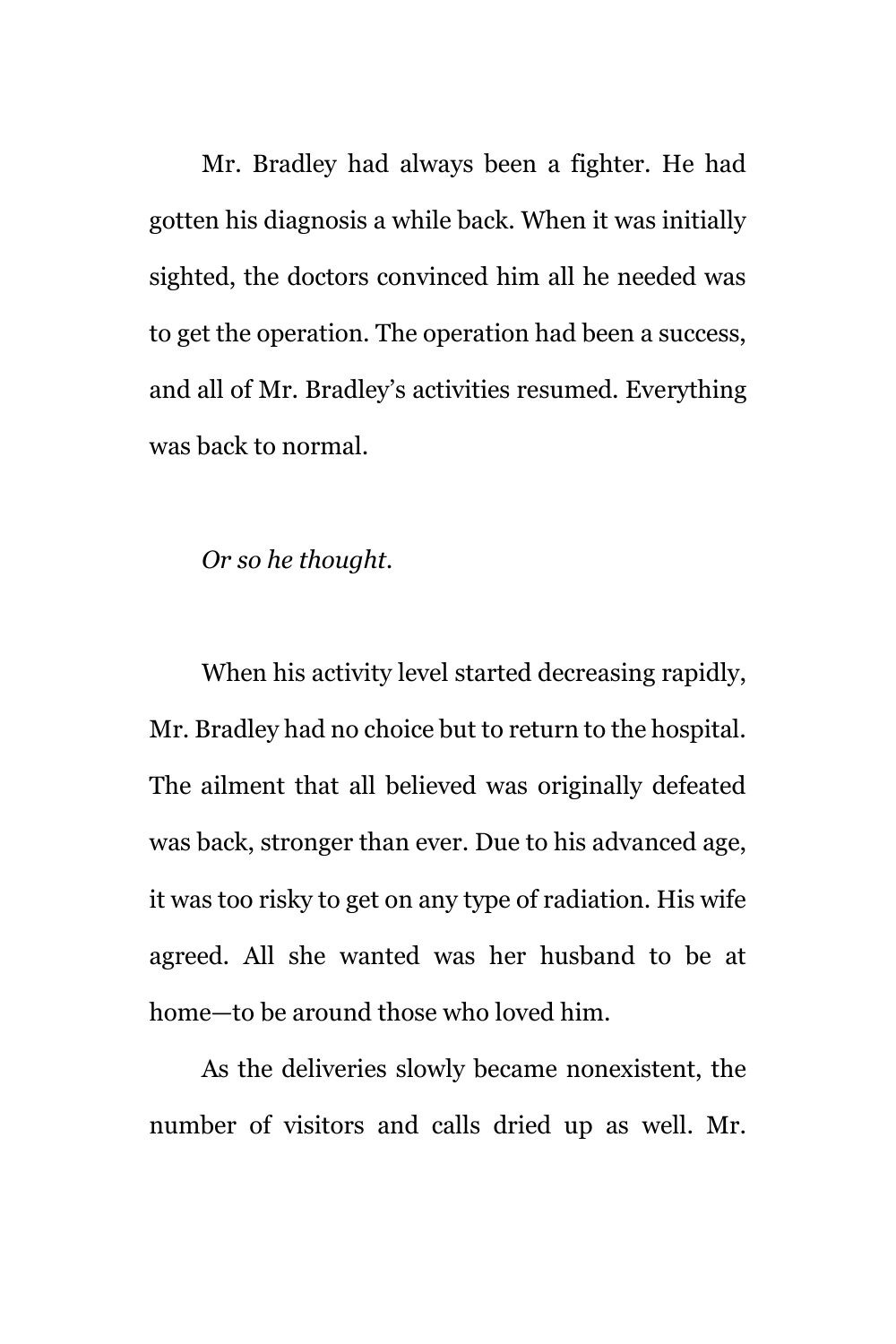Bradley never expressed it, but Maggie could tell the switch bothered him. There was a sadness that lingered in his eyes. Mr. Bradley's moments of laughter dwindled, and soon Maggie couldn't pinpoint the last time he had exhibited any expressions of joy.

 $+$   $\sqrt{200}$   $-$ 

*"Don't give me my flowers when I am dead. Give them to me when I'm alive and can appreciate them."*

Maggie's aunt (her grandpa's sister) always said that from time to time. The truth of it came crashing down the day of Mr. Bradley's funeral. So many people far and wide had come to pay their respects. The church was jam-packed.

Maggie couldn't understand. The hypocrisy of the scene sickened her. Her fury and sadness wrestled for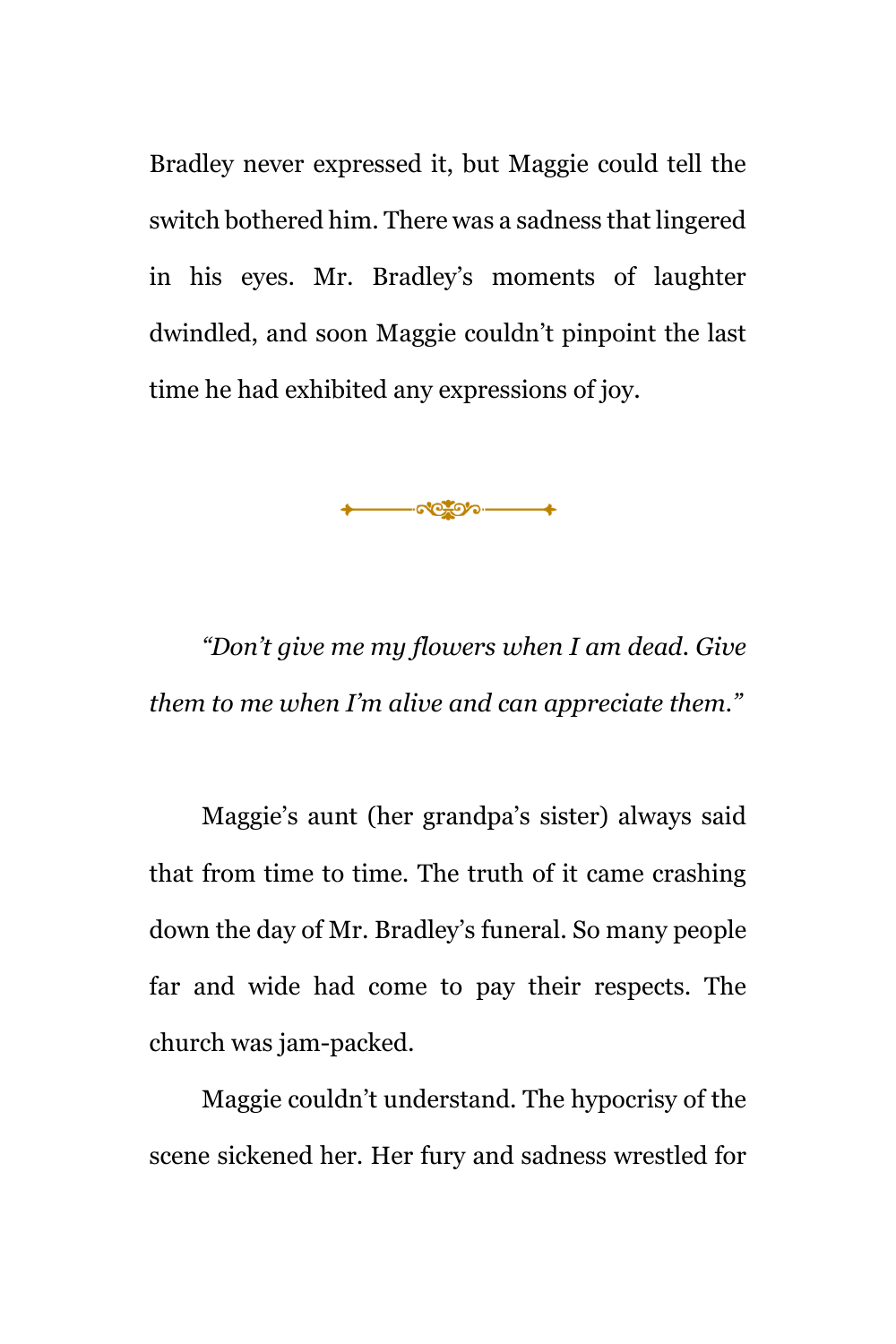position throughout her body. *How could they all be here when none of them even stopped by the house to check on him, Grandma, or even offer a helping hand with the yard and garden he treasured so much in his prime?*

Maggie's body was stiff as each person embraced her. The "sorry for your loss" muttered from each person sounded garbled. Everything became deafening. She excused herself and stumbled to the bathroom. Maggie locked herself in one of the bathroom stalls. Several dry retches transformed into body shaking sobs. *How could God snatch such a wonderful person like Grandpa but permit these heathens to still walk the earth?*

Although it felt like hours, it was only minutes Maggie took to compose herself. Maggie walked back into the church. Everyone was standing up. It was time to journey to the cemetery. Maggie resumed the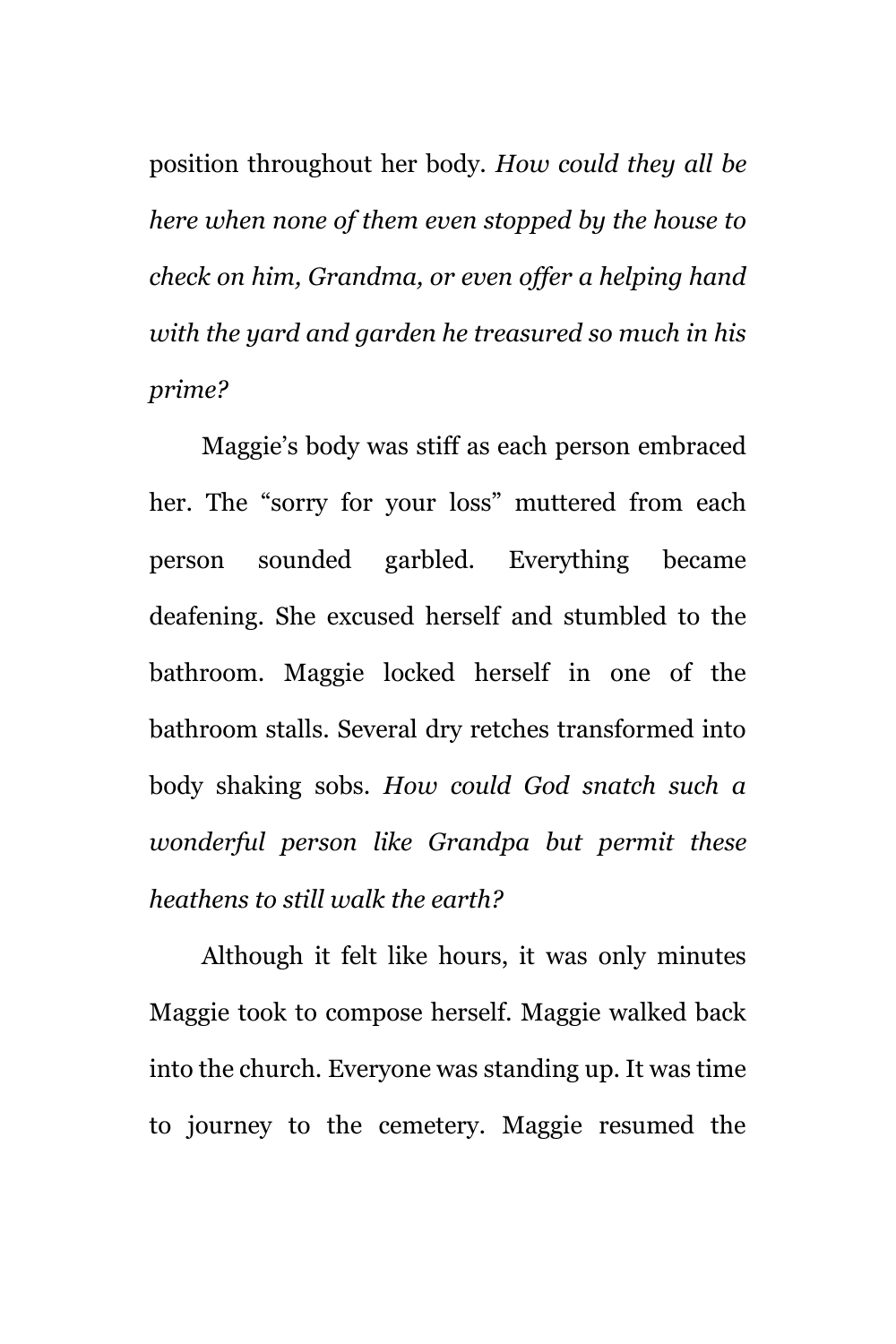position next to Mrs. Bradley. Although the grip on her hand was snug, Maggie didn't have the heart to tell her grandma to loosen the hold.

After the burial, Maggie and Mrs. Bradley were asked if they wanted to go back to the church. Maggie ordered the driver to return to the house. Mrs. Bradley grumbled that she wanted to get out of her thigh highs. But Maggie knew the truth—her grandma was experiencing a bit of social overload and just wanted to be left alone. While Mrs. Bradley sat on her husband's favorite couch, Maggie sat curled in his favorite lawn chair under the carport. Her last coherent thought before she drifted off to sleep was of the tea she used to make her grandpa.

When Maggie woke up hours later, she rubbed her eyes. Perhaps she was dreaming. Maggie closed her eyes, and then slowly opened them. The same images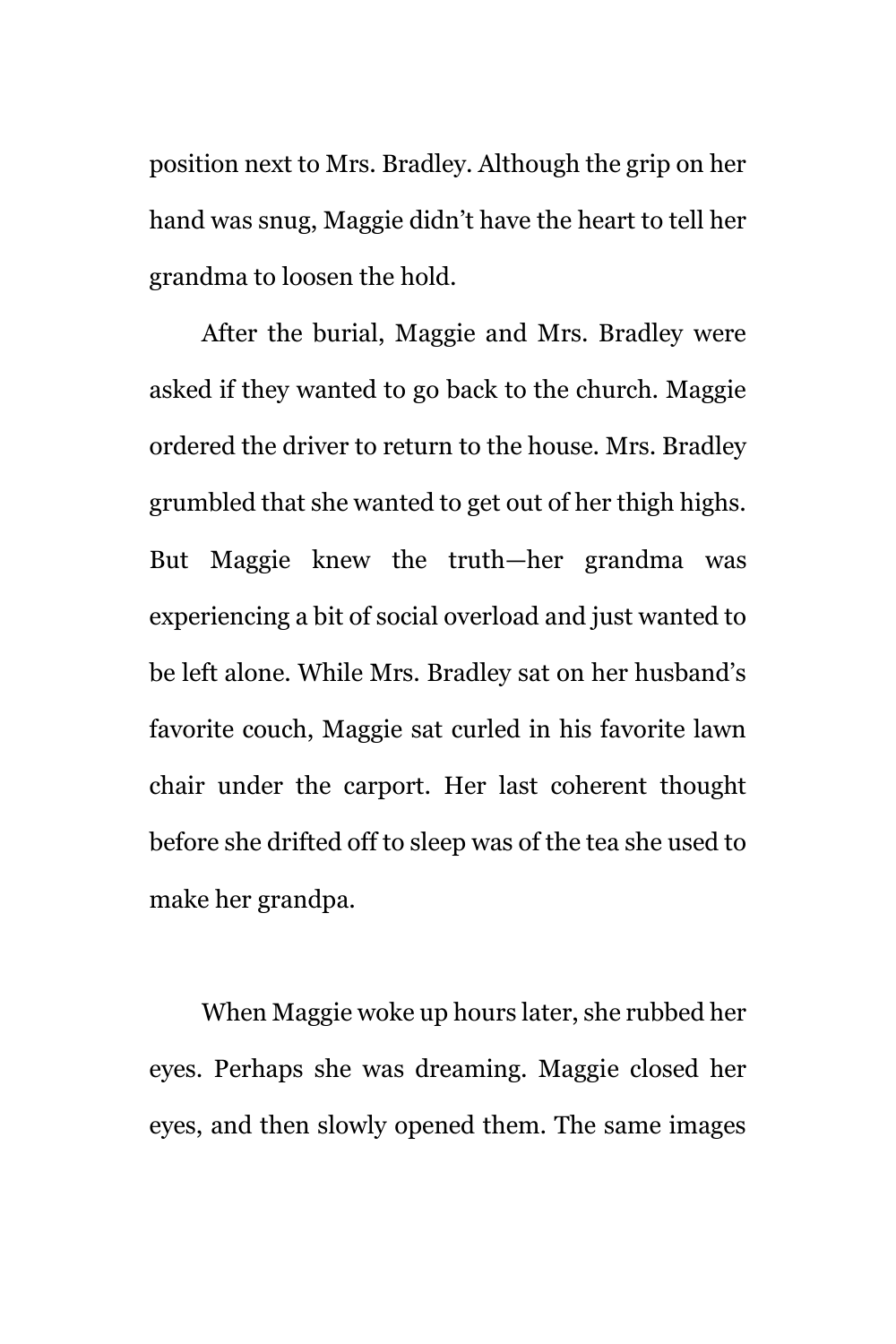were still in front of her: rows and rows of bagged fruits and vegetables—all of them unmarked.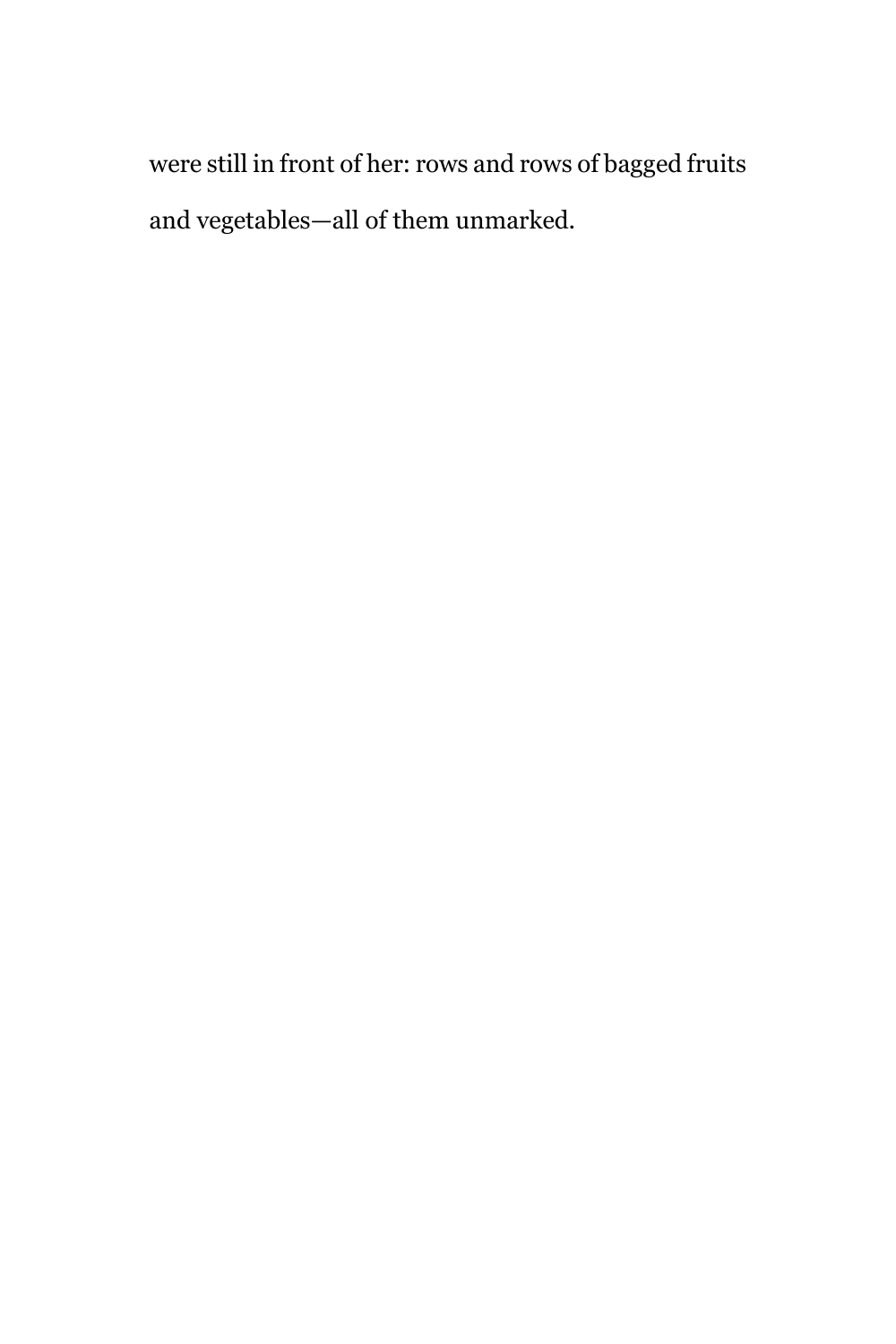## About the Author



The best way to describe Queen of Spades is an Antiquated Hybrid: a contemporary author whose writings have a down-to-earth resonance to anyone who reads them.

Since the age of eleven, Queen of Spades flowed with the fire of ideas indicative of rhythm inundated with stanzas. She made her writing debut as a presenter and poet in the anthology Soulful Branches: Words and Sounds. Her other poetry works include Reflections of Soul, the Eclectic collection (Skin Edition & Beyond the Skin), the Spaded Truths collection (Themes and Proclamations and Life-O-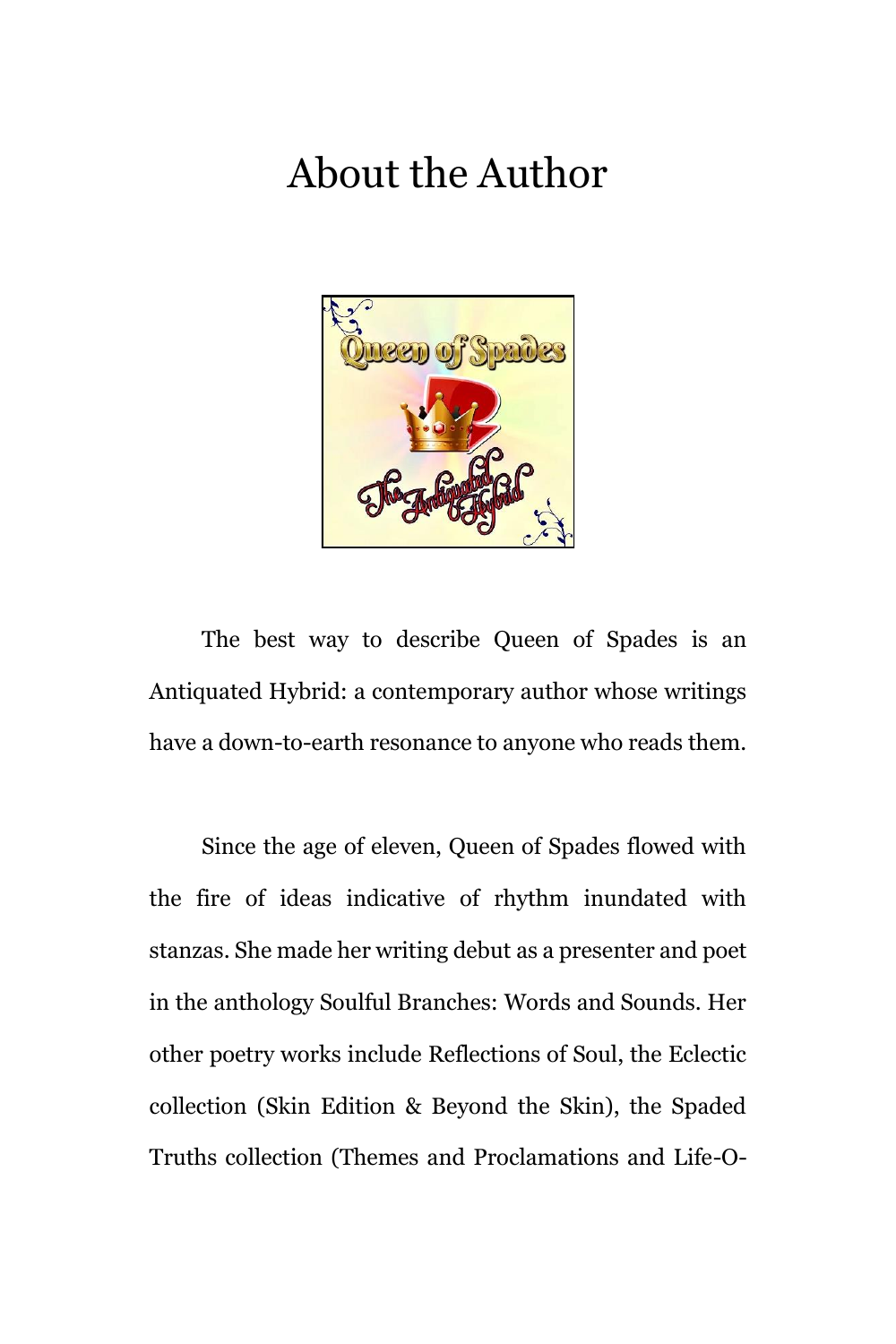Suction), Private Pain: Amidst These Ashes, and R.I.P.(E).: Random Inspirations on Paper: (E)ve-olution.

Queen of Spades also collaborates in subjects she is passionate about. She provided works in the April 2014 poetry anthology Words of Fire and Ice by Durham Editing and E-books. In addition, she partnered with fellow author MJ Holman addressing the stigma of mental illness: The Sea of Conscience and Waves to Light.

Storytelling took spotlight alongside poetry in Queen's literary evolution. She has written four independent short stories: "Taint on Religion", "Mr. Bradley's Garden", "When Summer Lingers", and "Finding My Heart". Furthermore, she has participated in a number of short story compilations, such as Continuous Drips, the Concordant Vibrancy anthology series (Unity, Vitality, Lustrate, Inferno), and the Divergent Ink collection (Crackles of the Heart, Pleasure Prints). She released her first short story collection A Scribe's Sentiments in 2019.